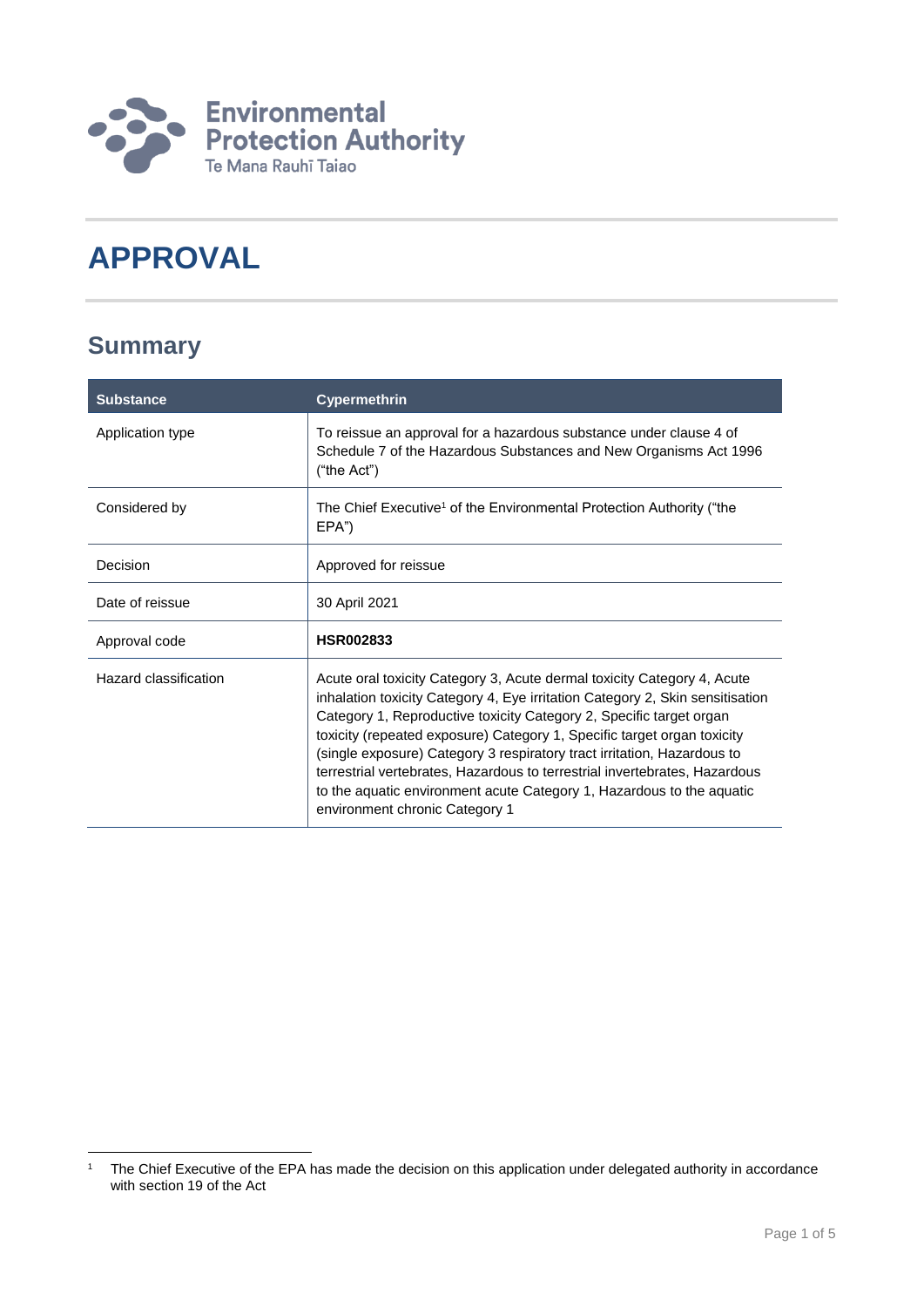### **Decision**

- 1.1. Pursuant to clause 4 of Schedule 7 of the Act, I have considered this approval to reissue.
- 1.2. I have considered the matters raised in sections 4 to 8 of the Act but, given the nature of the reissue is administrative, there are no further considerations required in order to achieve the purpose of the Act.
- 1.3. I consider it appropriate to reissue approval HSR002833 with the controls set out in the Appendix in accordance with clause 4 of Schedule 7 of the Act. Therefore the reissued approval is now made under section 29 of the Act, in accordance with clause 4(5) of Schedule 7, and Schedule 7 no longer applies to the reissued approval. Given the hazard classification system comes into effect from 30 April 2021, this decision will have effect from that date.
- 1.4. The transitional provisions of the Labelling Notice, Safety Data Sheets Notice and Packaging Notice apply to this reissued approval for the transitional period which begins on the date of reissue and ends on 30 April 2025.

Allearn Al

*Signed by:* **Date: 16 April 2021**

Dr Allan L Freeth **Chief Executive, EPA**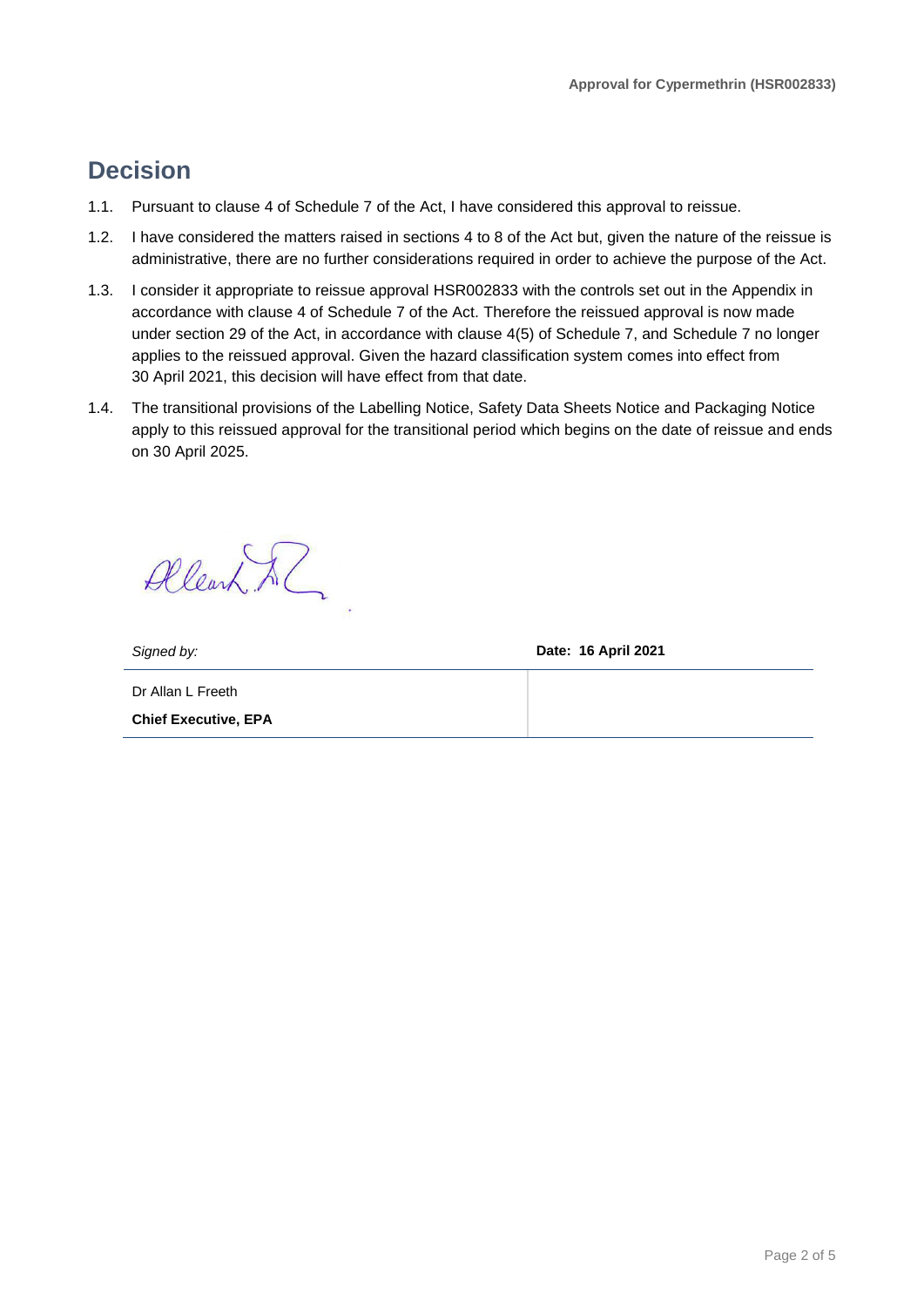## **Appendix: Controls applying to HSR002833**

#### **Hazardous substances and new organisms (HSNO) default controls**

| <b>Control</b><br>code | <b>EPA Notice</b>                                         | <b>Notice / Part description</b>                                                                      |
|------------------------|-----------------------------------------------------------|-------------------------------------------------------------------------------------------------------|
| <b>LAB</b>             | Labelling Notice 2017                                     | Requirements for labelling of hazardous substances                                                    |
| <b>PKG</b>             | Packaging Notice 2017                                     | Requirements for packaging of hazardous substances                                                    |
| <b>SDS</b>             | Safety Data Sheets Notice 2017                            | Requirements for safety data sheets for hazardous<br>substances                                       |
| <b>DIS</b>             | Disposal Notice 2017                                      | Requirements for disposing hazardous substances                                                       |
| HPC <sub>1</sub>       | <b>Hazardous Property Controls Notice</b><br>2017 Part 1  | <b>Preliminary provisions</b>                                                                         |
| HPC <sub>2</sub>       | <b>Hazardous Property Controls Notice</b><br>2017 Part 2  | Substances restricted to workplaces                                                                   |
| HPC <sub>3</sub>       | <b>Hazardous Property Controls Notice</b><br>2017 Part 3  | Requirements for hazardous substances in a place<br>other than a workplace                            |
| HPC4A                  | Hazardous Property Controls Notice<br>2017 Part 4A        | Substances that are hazardous to the environment: Site<br>and storage controls                        |
| HPC4B                  | <b>Hazardous Property Controls Notice</b><br>2017 Part 4B | Use of substances that are hazardous to the<br>environment                                            |
| HPC4C                  | <b>Hazardous Property Controls Notice</b><br>2017 Part 4C | <b>Qualifications required for application of substances</b><br>that are hazardous to the environment |

### **HSNO additional controls and modifications to controls**

| <b>Control</b><br><b>Description</b>                                                                                                                 | Varied /<br><b>Additional</b><br><b>Control</b> | <b>Control</b>                                                                                                                                                                                                                                                                                                                                                                                                                                                                                                                                        |
|------------------------------------------------------------------------------------------------------------------------------------------------------|-------------------------------------------------|-------------------------------------------------------------------------------------------------------------------------------------------------------------------------------------------------------------------------------------------------------------------------------------------------------------------------------------------------------------------------------------------------------------------------------------------------------------------------------------------------------------------------------------------------------|
| Active<br>ingredient<br>notification -<br>requirements<br>for<br>notification of<br>pesticide and<br>veterinary<br>medicine<br>active<br>ingredients | Additional<br>control                           | (1)<br>Any person who-<br>manufactures or imports into New Zealand this hazardous<br>(a)<br>substance, which that person has not previously manufactured or<br>imported on or before 1 July 2006; or<br>had previously manufactured or imported this hazardous<br>(b)<br>substance on or before 1 July 2006, but that person has since<br>modified the manufacturing process or changed the source of<br>manufacture for that hazardous substance.<br>must provide to the Authority in writing the information required by<br>subclauses (3) and (4). |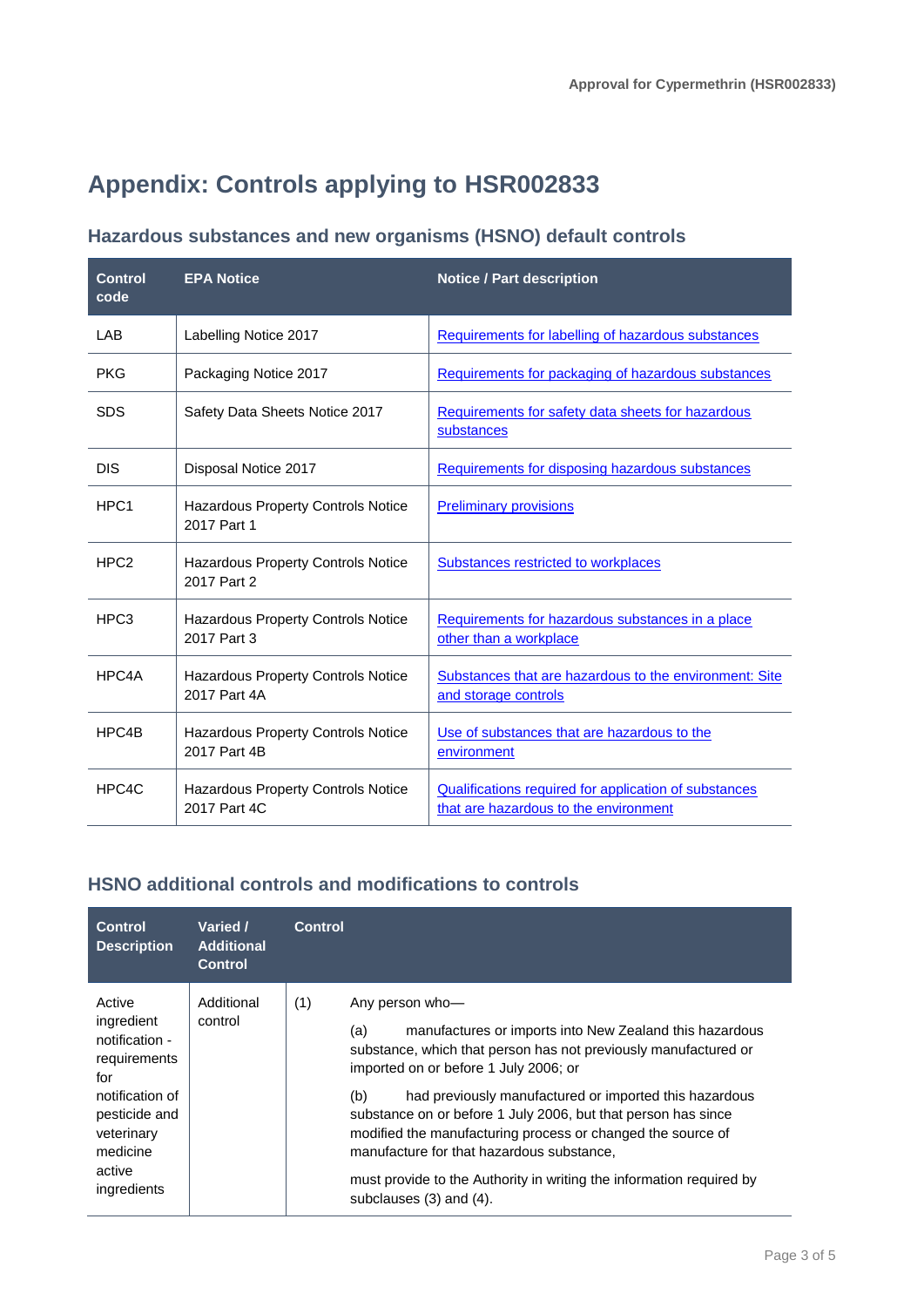| <b>Control</b><br><b>Description</b> | Varied /<br><b>Additional</b><br><b>Control</b> | <b>Control</b>  |                                                                                                                                                                                                                                                                                                                                                                               |
|--------------------------------------|-------------------------------------------------|-----------------|-------------------------------------------------------------------------------------------------------------------------------------------------------------------------------------------------------------------------------------------------------------------------------------------------------------------------------------------------------------------------------|
|                                      |                                                 | (2)             | The information required by subclause (1) must be provided—                                                                                                                                                                                                                                                                                                                   |
|                                      |                                                 |                 | in the case of a substance that is manufactured in New<br>(a)<br>Zealand prior to that substance being sold to another person or used<br>in accordance with clause 1 of Schedule 3; or                                                                                                                                                                                        |
|                                      |                                                 |                 | (b)<br>in the case of a substance that is imported into New<br>Zealand, prior to that substance being imported; and                                                                                                                                                                                                                                                           |
|                                      |                                                 | (c)             | in the case of a substance to which subclause $(1)(b)$ applies—                                                                                                                                                                                                                                                                                                               |
|                                      |                                                 |                 | (i)<br>each and every time the manufacturing process or<br>source of manufacture is changed; and                                                                                                                                                                                                                                                                              |
|                                      |                                                 |                 | (ii)<br>include equivalent information for the substance<br>that was produced by the manufacturing process before it<br>was modified, or supplied by the previous source of<br>manufacture, if such information has not previously been<br>provided to the Authority.                                                                                                         |
|                                      |                                                 | (3)             | The information to be provided is-                                                                                                                                                                                                                                                                                                                                            |
|                                      |                                                 |                 | (a)<br>the name and address of the manufacturer of the substance;                                                                                                                                                                                                                                                                                                             |
|                                      |                                                 |                 | (b)<br>the specification of the substance including either-                                                                                                                                                                                                                                                                                                                   |
|                                      |                                                 |                 | (i)<br>the full name, including relevant citation, of the<br>national and/or international standard(s) set by an<br>international scientific or regulatory body recognised by the<br>Authority with which the substance complies, and evidence<br>to support this; or                                                                                                         |
|                                      |                                                 |                 | (ii)<br>the manufacturer's specifications including purity of<br>the hazardous substance, isomeric ratio where applicable,<br>maximum impurity content and evidence to support these,<br>including details of analytical methods used. Where the<br>substance is produced at more than one manufacturing site,<br>this information must be provided for each site separately; |
|                                      |                                                 |                 | (c)<br>the identity of any impurity, its origin, and the nature of its<br>relationship to the active component-                                                                                                                                                                                                                                                               |
|                                      |                                                 |                 | (i)<br>in the case of this substance, when the impurity is<br>present at a concentration of 10 g/kg or more;                                                                                                                                                                                                                                                                  |
|                                      |                                                 |                 | (d)<br>the identity of any impurity that is known to be of<br>toxicological concern, its origin, and the nature of its relationship to<br>the active component-                                                                                                                                                                                                               |
|                                      |                                                 |                 | (i)<br>in the case of this substance, when the impurity is<br>present at a concentration of less than 10 g/kg.                                                                                                                                                                                                                                                                |
|                                      |                                                 | (4)<br>include- | Information on an impurity that is required under subclause (3) must                                                                                                                                                                                                                                                                                                          |
|                                      |                                                 |                 | its chemical name;<br>(a)                                                                                                                                                                                                                                                                                                                                                     |
|                                      |                                                 |                 | its Chemical Abstract Service Registry number (if available);<br>(b)<br>and                                                                                                                                                                                                                                                                                                   |
|                                      |                                                 |                 | (c)<br>its maximum concentration in the substance.                                                                                                                                                                                                                                                                                                                            |